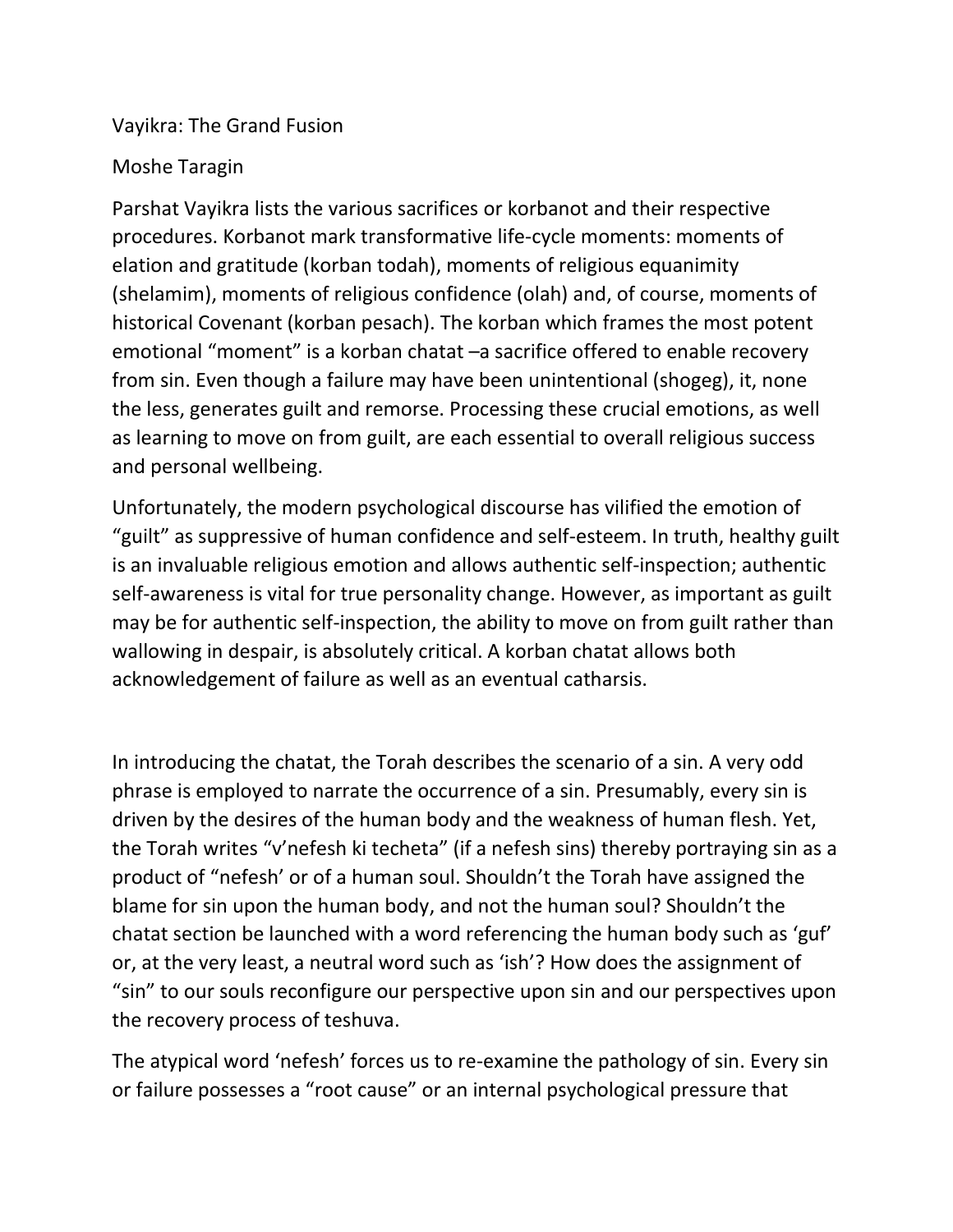influences our behavior. This internal drive is expressed in an actual forbidden activity or any other moral failure. Often, the root cause is very dissimilar to the actual expression. More often than not, our sins are driven by deep psychological forces or fundamental spiritual deficiencies. They may express themselves in physical desires and bodily needs but these expressions stem from a much deeper place. This discrepancy- between the root cause and the actual 'sinful expressions'- accounts for the difficult challenge of shattering bad habits. We often pay too much attention to the manifestation and insufficient attention to the root cause. This approach is similar to dealing with the symptoms of an illness while ignoring the root cause of the illness. Though the symptoms may disappear the illness endures. Without questioning the emotional and psychological drives which manifest in physical desires, it is extremely difficult to reshape or repair our behavior.

In an effort to accentuate the emotional and psychological basis of our failures, the Torah introduces the chatat section with the term nefesh. Sin shouldn't be attributed to the body while exempting the soul or the spirit. Without a body a spirit is pure and cannot sin. Likewise, without an animated soul, a body lies lifeless and rots. This unique blend between body and soul which is a human being bears full responsibility for sin. Understanding the dynamic of sin is the first step toward avoiding sin. It is also instrumental in allowing self-inspection after sin and to initiating authentic teshuva.

The message that sin is driven by both body and soul, is significant far beyond the pathology of sin and the manner of recovery. Human beings are fusions of a spiritual soul welded to a physical body. We inhabit a physical world, but also sense that we belong "elsewhere" and will one day inhabit a different realm. Sometimes these two aspects of human identity can feel very disparate and we often compartmentalize our experiences: our moments of soul-experience "feel" religious whereas our moments of body-experience do not. Of course, we recognize that bodily experiences are governed by halachik standards and that these experiences can serve as platforms for religious opportunities. However, the experiences themselves aren't inherently religious-minded, but merely "stages" for the execution of religious duties. Eating isn't religious per se but provides an opportunity for our souls to connect to Hashem through a beracha or through adhering to kashrut expectations.